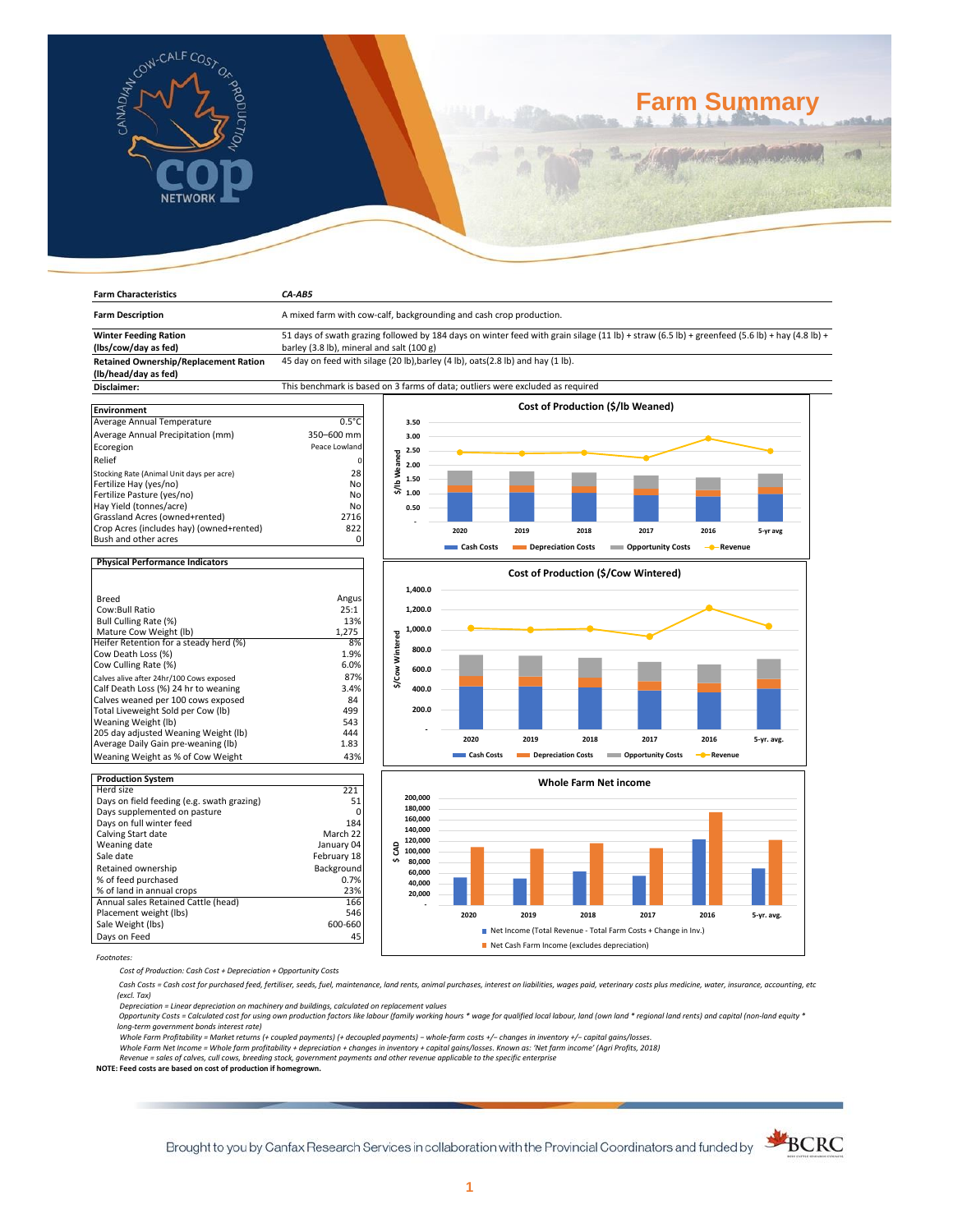## **Whole Farm Overview Page**

| <b>Operation Maturity</b><br>Medium<br><b>Herd Size</b><br>Beef Animals Sold from Retained Ownership<br>166<br>221<br>Paid Labour (hours)<br>327<br>Unpaid Labour (hours)<br>1,939<br>Average wages - paid and unpaid (\$/hr)<br>16.64<br>Revenue<br>2020<br>2019<br>2018<br>2017<br>2016<br>5-yr avg<br>485,614<br>479,974<br>487.246<br>447,903<br>571,920<br><b>Market Revenue</b><br>206,097<br>Cow-Calf<br>46%<br>224,708<br>221,084<br>223,440<br>269,490<br>Cash Crops<br>10%<br>46,715<br>49,931<br>47,562<br>53,561<br>52,519<br><b>Retained Ownership</b><br>44%<br>214,191<br>208,960<br>216,243<br>189,287<br>248,869<br><b>Government Payments</b><br>0%<br>0%<br>Other Farm Revenue +<br>3<br>5<br>5<br>4<br>10<br>100%<br>479,979<br>447,907<br><b>Total Revenue</b><br>485,618<br>487,251<br>571,929<br>Change in Inventory<br>$\sim$<br>÷,<br>2020<br>2019<br>2018<br>2017<br>2016<br><b>Expenses</b><br>55,586<br>51,916<br>50,956<br><b>Depreciation</b><br>57,027<br>53,290<br>28,870<br>27,908<br>26,296<br>25,467<br>24,946<br>Machinery<br><b>Buildings</b><br>28,157<br>27,678<br>26,994<br>26,449<br>26,010<br><b>Overhead costs</b><br>24,855<br>24,656<br>23,840<br>22,874<br>22,203<br>Land improvement<br><b>Machinery Maintenance</b><br>15,106<br>14,845<br>14,233<br>13,873<br>13,518<br>2,599<br>2,583<br>2,390<br><b>Buildings Maintenance</b><br>2,636<br>2,456<br>Contract labour<br>449<br>435<br>422<br>404<br>387<br>Diesel, Gasoline, Natural Gas<br>1,339<br>1,515<br>1,583<br>1,333<br>1,181<br>49<br>Electricity<br>54<br>53<br>30<br>36<br>Water<br>359<br>348<br>333<br>319<br>313<br>Farm insurance<br>Disability and accident insurance<br>895<br>868<br>831<br>795<br>780<br>Farm taxes and duties<br>Advisor costs<br>1,923<br>1,866<br>1,784<br>1,708<br>1,676<br>1,061<br>997<br>1,144<br>1,110<br>1,016<br>Accountant & legal fees<br>Phone & utilities<br>987<br>980<br>961<br>925<br>Other overhead costs<br>939<br>Wages, rent and interest payments<br>34,361<br>36,124<br>33,660<br>30,807<br>26,094<br>7,504<br>7,280<br>Paid Labour<br>6,962<br>6,666<br>6,542<br><b>Unpaid Labour</b><br>16,627<br>16,551<br>16,478<br>16,534<br>16,932<br>15,705<br><b>Total land rents</b><br>19,679<br>19,388<br>19,233<br>18,910<br>Total Interest on debt<br>7,178<br>9,456<br>7,464<br>5,231<br>3,847<br>Cow-Calf<br>31,689<br>30,945<br>31,570<br>26,950<br>26,619<br>906<br>906<br>906<br>906<br>906<br>Animal purchases<br>16,919<br>Purchased feed<br>16,166<br>15,650<br>12,938<br>12,769<br>Other fixed and var. costs *<br>14,616<br>14,389<br>13,745<br>13,106<br>12,944<br><b>Retained Ownership</b><br>215,300<br>211,151<br>213,044<br>192,792<br>255,955<br>Animal purchases<br>208,138<br>203,908<br>205,978<br>186,813<br>250,021<br>Purchased feed<br>490<br>579<br>856<br>415<br>343<br>Other fixed and var. costs *<br>5,564<br>6,671<br>6,665<br>6,211<br>5,591<br>Crop and forage<br>70,435<br>71,360<br>68,918<br>67,740<br>66,887<br>Seed<br>15,545<br>15,291<br>14,613<br>16,543<br>15,368<br>Fertilizer<br>21,857<br>22,615<br>22,048<br>21,809<br>22,358<br>8,603<br>8,216<br>8,055<br>7,910<br>7,804<br>Herbicide<br>2,721<br>2,721<br>2,721<br>Fungicide & Insecticide<br>2,721<br>2,721<br><b>Irrigation</b><br>Contract labour<br>12,653<br>12,275<br>11,909<br>11,389<br>10,904<br>Fuel costs (crop & forage)<br>Other crop and forage<br>9,056<br>8,990<br>8,818<br>8,620<br>8,488<br><b>Total Farm Costs (excludes unpaid labour)</b><br>429,823<br>424,323<br>393,078<br>448,714<br>433,665<br>Cash Costs (Total Farm Costs - Depreciation)<br>376,639<br>374,237<br>371,032<br>341,162<br>397,758<br>Depreciation & Opportunity Costs (including unpaid labour)<br>73,654<br>72,137<br>69,768<br>68,450<br>67,888<br>Total Economic Costs (cash, depr, opportunity)<br>450,293<br>446,374<br>440,801<br>409,612<br>465,646<br><b>Profits</b><br>2020<br>2019<br>2018<br>2017<br>2016<br>Net Income (Total Revenue - Total Farm Costs + Change in Inv.)<br>51,952<br>50,156<br>62,928<br>54,829<br>123,215 | Overview |  |  |  |            |
|----------------------------------------------------------------------------------------------------------------------------------------------------------------------------------------------------------------------------------------------------------------------------------------------------------------------------------------------------------------------------------------------------------------------------------------------------------------------------------------------------------------------------------------------------------------------------------------------------------------------------------------------------------------------------------------------------------------------------------------------------------------------------------------------------------------------------------------------------------------------------------------------------------------------------------------------------------------------------------------------------------------------------------------------------------------------------------------------------------------------------------------------------------------------------------------------------------------------------------------------------------------------------------------------------------------------------------------------------------------------------------------------------------------------------------------------------------------------------------------------------------------------------------------------------------------------------------------------------------------------------------------------------------------------------------------------------------------------------------------------------------------------------------------------------------------------------------------------------------------------------------------------------------------------------------------------------------------------------------------------------------------------------------------------------------------------------------------------------------------------------------------------------------------------------------------------------------------------------------------------------------------------------------------------------------------------------------------------------------------------------------------------------------------------------------------------------------------------------------------------------------------------------------------------------------------------------------------------------------------------------------------------------------------------------------------------------------------------------------------------------------------------------------------------------------------------------------------------------------------------------------------------------------------------------------------------------------------------------------------------------------------------------------------------------------------------------------------------------------------------------------------------------------------------------------------------------------------------------------------------------------------------------------------------------------------------------------------------------------------------------------------------------------------------------------------------------------------------------------------------------------------------------------------------------------------------------------------------------------------------------------------------------------------------------------------------------------------------------------------------------------------------------------------------------------------------------------------------------------------------------------------------------------------------------------------------------------------------------------------------------------------------------------------------------------------------------------------------|----------|--|--|--|------------|
|                                                                                                                                                                                                                                                                                                                                                                                                                                                                                                                                                                                                                                                                                                                                                                                                                                                                                                                                                                                                                                                                                                                                                                                                                                                                                                                                                                                                                                                                                                                                                                                                                                                                                                                                                                                                                                                                                                                                                                                                                                                                                                                                                                                                                                                                                                                                                                                                                                                                                                                                                                                                                                                                                                                                                                                                                                                                                                                                                                                                                                                                                                                                                                                                                                                                                                                                                                                                                                                                                                                                                                                                                                                                                                                                                                                                                                                                                                                                                                                                                                                                                              |          |  |  |  |            |
|                                                                                                                                                                                                                                                                                                                                                                                                                                                                                                                                                                                                                                                                                                                                                                                                                                                                                                                                                                                                                                                                                                                                                                                                                                                                                                                                                                                                                                                                                                                                                                                                                                                                                                                                                                                                                                                                                                                                                                                                                                                                                                                                                                                                                                                                                                                                                                                                                                                                                                                                                                                                                                                                                                                                                                                                                                                                                                                                                                                                                                                                                                                                                                                                                                                                                                                                                                                                                                                                                                                                                                                                                                                                                                                                                                                                                                                                                                                                                                                                                                                                                              |          |  |  |  |            |
|                                                                                                                                                                                                                                                                                                                                                                                                                                                                                                                                                                                                                                                                                                                                                                                                                                                                                                                                                                                                                                                                                                                                                                                                                                                                                                                                                                                                                                                                                                                                                                                                                                                                                                                                                                                                                                                                                                                                                                                                                                                                                                                                                                                                                                                                                                                                                                                                                                                                                                                                                                                                                                                                                                                                                                                                                                                                                                                                                                                                                                                                                                                                                                                                                                                                                                                                                                                                                                                                                                                                                                                                                                                                                                                                                                                                                                                                                                                                                                                                                                                                                              |          |  |  |  |            |
|                                                                                                                                                                                                                                                                                                                                                                                                                                                                                                                                                                                                                                                                                                                                                                                                                                                                                                                                                                                                                                                                                                                                                                                                                                                                                                                                                                                                                                                                                                                                                                                                                                                                                                                                                                                                                                                                                                                                                                                                                                                                                                                                                                                                                                                                                                                                                                                                                                                                                                                                                                                                                                                                                                                                                                                                                                                                                                                                                                                                                                                                                                                                                                                                                                                                                                                                                                                                                                                                                                                                                                                                                                                                                                                                                                                                                                                                                                                                                                                                                                                                                              |          |  |  |  |            |
|                                                                                                                                                                                                                                                                                                                                                                                                                                                                                                                                                                                                                                                                                                                                                                                                                                                                                                                                                                                                                                                                                                                                                                                                                                                                                                                                                                                                                                                                                                                                                                                                                                                                                                                                                                                                                                                                                                                                                                                                                                                                                                                                                                                                                                                                                                                                                                                                                                                                                                                                                                                                                                                                                                                                                                                                                                                                                                                                                                                                                                                                                                                                                                                                                                                                                                                                                                                                                                                                                                                                                                                                                                                                                                                                                                                                                                                                                                                                                                                                                                                                                              |          |  |  |  |            |
|                                                                                                                                                                                                                                                                                                                                                                                                                                                                                                                                                                                                                                                                                                                                                                                                                                                                                                                                                                                                                                                                                                                                                                                                                                                                                                                                                                                                                                                                                                                                                                                                                                                                                                                                                                                                                                                                                                                                                                                                                                                                                                                                                                                                                                                                                                                                                                                                                                                                                                                                                                                                                                                                                                                                                                                                                                                                                                                                                                                                                                                                                                                                                                                                                                                                                                                                                                                                                                                                                                                                                                                                                                                                                                                                                                                                                                                                                                                                                                                                                                                                                              |          |  |  |  | 5-yr. avg. |
|                                                                                                                                                                                                                                                                                                                                                                                                                                                                                                                                                                                                                                                                                                                                                                                                                                                                                                                                                                                                                                                                                                                                                                                                                                                                                                                                                                                                                                                                                                                                                                                                                                                                                                                                                                                                                                                                                                                                                                                                                                                                                                                                                                                                                                                                                                                                                                                                                                                                                                                                                                                                                                                                                                                                                                                                                                                                                                                                                                                                                                                                                                                                                                                                                                                                                                                                                                                                                                                                                                                                                                                                                                                                                                                                                                                                                                                                                                                                                                                                                                                                                              |          |  |  |  | 494,531    |
|                                                                                                                                                                                                                                                                                                                                                                                                                                                                                                                                                                                                                                                                                                                                                                                                                                                                                                                                                                                                                                                                                                                                                                                                                                                                                                                                                                                                                                                                                                                                                                                                                                                                                                                                                                                                                                                                                                                                                                                                                                                                                                                                                                                                                                                                                                                                                                                                                                                                                                                                                                                                                                                                                                                                                                                                                                                                                                                                                                                                                                                                                                                                                                                                                                                                                                                                                                                                                                                                                                                                                                                                                                                                                                                                                                                                                                                                                                                                                                                                                                                                                              |          |  |  |  | 228,964    |
|                                                                                                                                                                                                                                                                                                                                                                                                                                                                                                                                                                                                                                                                                                                                                                                                                                                                                                                                                                                                                                                                                                                                                                                                                                                                                                                                                                                                                                                                                                                                                                                                                                                                                                                                                                                                                                                                                                                                                                                                                                                                                                                                                                                                                                                                                                                                                                                                                                                                                                                                                                                                                                                                                                                                                                                                                                                                                                                                                                                                                                                                                                                                                                                                                                                                                                                                                                                                                                                                                                                                                                                                                                                                                                                                                                                                                                                                                                                                                                                                                                                                                              |          |  |  |  | 50,057     |
|                                                                                                                                                                                                                                                                                                                                                                                                                                                                                                                                                                                                                                                                                                                                                                                                                                                                                                                                                                                                                                                                                                                                                                                                                                                                                                                                                                                                                                                                                                                                                                                                                                                                                                                                                                                                                                                                                                                                                                                                                                                                                                                                                                                                                                                                                                                                                                                                                                                                                                                                                                                                                                                                                                                                                                                                                                                                                                                                                                                                                                                                                                                                                                                                                                                                                                                                                                                                                                                                                                                                                                                                                                                                                                                                                                                                                                                                                                                                                                                                                                                                                              |          |  |  |  | 215,510    |
|                                                                                                                                                                                                                                                                                                                                                                                                                                                                                                                                                                                                                                                                                                                                                                                                                                                                                                                                                                                                                                                                                                                                                                                                                                                                                                                                                                                                                                                                                                                                                                                                                                                                                                                                                                                                                                                                                                                                                                                                                                                                                                                                                                                                                                                                                                                                                                                                                                                                                                                                                                                                                                                                                                                                                                                                                                                                                                                                                                                                                                                                                                                                                                                                                                                                                                                                                                                                                                                                                                                                                                                                                                                                                                                                                                                                                                                                                                                                                                                                                                                                                              |          |  |  |  |            |
|                                                                                                                                                                                                                                                                                                                                                                                                                                                                                                                                                                                                                                                                                                                                                                                                                                                                                                                                                                                                                                                                                                                                                                                                                                                                                                                                                                                                                                                                                                                                                                                                                                                                                                                                                                                                                                                                                                                                                                                                                                                                                                                                                                                                                                                                                                                                                                                                                                                                                                                                                                                                                                                                                                                                                                                                                                                                                                                                                                                                                                                                                                                                                                                                                                                                                                                                                                                                                                                                                                                                                                                                                                                                                                                                                                                                                                                                                                                                                                                                                                                                                              |          |  |  |  | 5          |
|                                                                                                                                                                                                                                                                                                                                                                                                                                                                                                                                                                                                                                                                                                                                                                                                                                                                                                                                                                                                                                                                                                                                                                                                                                                                                                                                                                                                                                                                                                                                                                                                                                                                                                                                                                                                                                                                                                                                                                                                                                                                                                                                                                                                                                                                                                                                                                                                                                                                                                                                                                                                                                                                                                                                                                                                                                                                                                                                                                                                                                                                                                                                                                                                                                                                                                                                                                                                                                                                                                                                                                                                                                                                                                                                                                                                                                                                                                                                                                                                                                                                                              |          |  |  |  | 494,537    |
|                                                                                                                                                                                                                                                                                                                                                                                                                                                                                                                                                                                                                                                                                                                                                                                                                                                                                                                                                                                                                                                                                                                                                                                                                                                                                                                                                                                                                                                                                                                                                                                                                                                                                                                                                                                                                                                                                                                                                                                                                                                                                                                                                                                                                                                                                                                                                                                                                                                                                                                                                                                                                                                                                                                                                                                                                                                                                                                                                                                                                                                                                                                                                                                                                                                                                                                                                                                                                                                                                                                                                                                                                                                                                                                                                                                                                                                                                                                                                                                                                                                                                              |          |  |  |  |            |
|                                                                                                                                                                                                                                                                                                                                                                                                                                                                                                                                                                                                                                                                                                                                                                                                                                                                                                                                                                                                                                                                                                                                                                                                                                                                                                                                                                                                                                                                                                                                                                                                                                                                                                                                                                                                                                                                                                                                                                                                                                                                                                                                                                                                                                                                                                                                                                                                                                                                                                                                                                                                                                                                                                                                                                                                                                                                                                                                                                                                                                                                                                                                                                                                                                                                                                                                                                                                                                                                                                                                                                                                                                                                                                                                                                                                                                                                                                                                                                                                                                                                                              |          |  |  |  | 5-yr. avg. |
|                                                                                                                                                                                                                                                                                                                                                                                                                                                                                                                                                                                                                                                                                                                                                                                                                                                                                                                                                                                                                                                                                                                                                                                                                                                                                                                                                                                                                                                                                                                                                                                                                                                                                                                                                                                                                                                                                                                                                                                                                                                                                                                                                                                                                                                                                                                                                                                                                                                                                                                                                                                                                                                                                                                                                                                                                                                                                                                                                                                                                                                                                                                                                                                                                                                                                                                                                                                                                                                                                                                                                                                                                                                                                                                                                                                                                                                                                                                                                                                                                                                                                              |          |  |  |  | 53,755     |
|                                                                                                                                                                                                                                                                                                                                                                                                                                                                                                                                                                                                                                                                                                                                                                                                                                                                                                                                                                                                                                                                                                                                                                                                                                                                                                                                                                                                                                                                                                                                                                                                                                                                                                                                                                                                                                                                                                                                                                                                                                                                                                                                                                                                                                                                                                                                                                                                                                                                                                                                                                                                                                                                                                                                                                                                                                                                                                                                                                                                                                                                                                                                                                                                                                                                                                                                                                                                                                                                                                                                                                                                                                                                                                                                                                                                                                                                                                                                                                                                                                                                                              |          |  |  |  | 26,697     |
|                                                                                                                                                                                                                                                                                                                                                                                                                                                                                                                                                                                                                                                                                                                                                                                                                                                                                                                                                                                                                                                                                                                                                                                                                                                                                                                                                                                                                                                                                                                                                                                                                                                                                                                                                                                                                                                                                                                                                                                                                                                                                                                                                                                                                                                                                                                                                                                                                                                                                                                                                                                                                                                                                                                                                                                                                                                                                                                                                                                                                                                                                                                                                                                                                                                                                                                                                                                                                                                                                                                                                                                                                                                                                                                                                                                                                                                                                                                                                                                                                                                                                              |          |  |  |  | 27,058     |
|                                                                                                                                                                                                                                                                                                                                                                                                                                                                                                                                                                                                                                                                                                                                                                                                                                                                                                                                                                                                                                                                                                                                                                                                                                                                                                                                                                                                                                                                                                                                                                                                                                                                                                                                                                                                                                                                                                                                                                                                                                                                                                                                                                                                                                                                                                                                                                                                                                                                                                                                                                                                                                                                                                                                                                                                                                                                                                                                                                                                                                                                                                                                                                                                                                                                                                                                                                                                                                                                                                                                                                                                                                                                                                                                                                                                                                                                                                                                                                                                                                                                                              |          |  |  |  | 23,685     |
|                                                                                                                                                                                                                                                                                                                                                                                                                                                                                                                                                                                                                                                                                                                                                                                                                                                                                                                                                                                                                                                                                                                                                                                                                                                                                                                                                                                                                                                                                                                                                                                                                                                                                                                                                                                                                                                                                                                                                                                                                                                                                                                                                                                                                                                                                                                                                                                                                                                                                                                                                                                                                                                                                                                                                                                                                                                                                                                                                                                                                                                                                                                                                                                                                                                                                                                                                                                                                                                                                                                                                                                                                                                                                                                                                                                                                                                                                                                                                                                                                                                                                              |          |  |  |  |            |
|                                                                                                                                                                                                                                                                                                                                                                                                                                                                                                                                                                                                                                                                                                                                                                                                                                                                                                                                                                                                                                                                                                                                                                                                                                                                                                                                                                                                                                                                                                                                                                                                                                                                                                                                                                                                                                                                                                                                                                                                                                                                                                                                                                                                                                                                                                                                                                                                                                                                                                                                                                                                                                                                                                                                                                                                                                                                                                                                                                                                                                                                                                                                                                                                                                                                                                                                                                                                                                                                                                                                                                                                                                                                                                                                                                                                                                                                                                                                                                                                                                                                                              |          |  |  |  |            |
|                                                                                                                                                                                                                                                                                                                                                                                                                                                                                                                                                                                                                                                                                                                                                                                                                                                                                                                                                                                                                                                                                                                                                                                                                                                                                                                                                                                                                                                                                                                                                                                                                                                                                                                                                                                                                                                                                                                                                                                                                                                                                                                                                                                                                                                                                                                                                                                                                                                                                                                                                                                                                                                                                                                                                                                                                                                                                                                                                                                                                                                                                                                                                                                                                                                                                                                                                                                                                                                                                                                                                                                                                                                                                                                                                                                                                                                                                                                                                                                                                                                                                              |          |  |  |  | 14,315     |
|                                                                                                                                                                                                                                                                                                                                                                                                                                                                                                                                                                                                                                                                                                                                                                                                                                                                                                                                                                                                                                                                                                                                                                                                                                                                                                                                                                                                                                                                                                                                                                                                                                                                                                                                                                                                                                                                                                                                                                                                                                                                                                                                                                                                                                                                                                                                                                                                                                                                                                                                                                                                                                                                                                                                                                                                                                                                                                                                                                                                                                                                                                                                                                                                                                                                                                                                                                                                                                                                                                                                                                                                                                                                                                                                                                                                                                                                                                                                                                                                                                                                                              |          |  |  |  | 2,533      |
|                                                                                                                                                                                                                                                                                                                                                                                                                                                                                                                                                                                                                                                                                                                                                                                                                                                                                                                                                                                                                                                                                                                                                                                                                                                                                                                                                                                                                                                                                                                                                                                                                                                                                                                                                                                                                                                                                                                                                                                                                                                                                                                                                                                                                                                                                                                                                                                                                                                                                                                                                                                                                                                                                                                                                                                                                                                                                                                                                                                                                                                                                                                                                                                                                                                                                                                                                                                                                                                                                                                                                                                                                                                                                                                                                                                                                                                                                                                                                                                                                                                                                              |          |  |  |  | 419        |
|                                                                                                                                                                                                                                                                                                                                                                                                                                                                                                                                                                                                                                                                                                                                                                                                                                                                                                                                                                                                                                                                                                                                                                                                                                                                                                                                                                                                                                                                                                                                                                                                                                                                                                                                                                                                                                                                                                                                                                                                                                                                                                                                                                                                                                                                                                                                                                                                                                                                                                                                                                                                                                                                                                                                                                                                                                                                                                                                                                                                                                                                                                                                                                                                                                                                                                                                                                                                                                                                                                                                                                                                                                                                                                                                                                                                                                                                                                                                                                                                                                                                                              |          |  |  |  | 1,390      |
|                                                                                                                                                                                                                                                                                                                                                                                                                                                                                                                                                                                                                                                                                                                                                                                                                                                                                                                                                                                                                                                                                                                                                                                                                                                                                                                                                                                                                                                                                                                                                                                                                                                                                                                                                                                                                                                                                                                                                                                                                                                                                                                                                                                                                                                                                                                                                                                                                                                                                                                                                                                                                                                                                                                                                                                                                                                                                                                                                                                                                                                                                                                                                                                                                                                                                                                                                                                                                                                                                                                                                                                                                                                                                                                                                                                                                                                                                                                                                                                                                                                                                              |          |  |  |  | 44         |
|                                                                                                                                                                                                                                                                                                                                                                                                                                                                                                                                                                                                                                                                                                                                                                                                                                                                                                                                                                                                                                                                                                                                                                                                                                                                                                                                                                                                                                                                                                                                                                                                                                                                                                                                                                                                                                                                                                                                                                                                                                                                                                                                                                                                                                                                                                                                                                                                                                                                                                                                                                                                                                                                                                                                                                                                                                                                                                                                                                                                                                                                                                                                                                                                                                                                                                                                                                                                                                                                                                                                                                                                                                                                                                                                                                                                                                                                                                                                                                                                                                                                                              |          |  |  |  |            |
|                                                                                                                                                                                                                                                                                                                                                                                                                                                                                                                                                                                                                                                                                                                                                                                                                                                                                                                                                                                                                                                                                                                                                                                                                                                                                                                                                                                                                                                                                                                                                                                                                                                                                                                                                                                                                                                                                                                                                                                                                                                                                                                                                                                                                                                                                                                                                                                                                                                                                                                                                                                                                                                                                                                                                                                                                                                                                                                                                                                                                                                                                                                                                                                                                                                                                                                                                                                                                                                                                                                                                                                                                                                                                                                                                                                                                                                                                                                                                                                                                                                                                              |          |  |  |  | 334        |
|                                                                                                                                                                                                                                                                                                                                                                                                                                                                                                                                                                                                                                                                                                                                                                                                                                                                                                                                                                                                                                                                                                                                                                                                                                                                                                                                                                                                                                                                                                                                                                                                                                                                                                                                                                                                                                                                                                                                                                                                                                                                                                                                                                                                                                                                                                                                                                                                                                                                                                                                                                                                                                                                                                                                                                                                                                                                                                                                                                                                                                                                                                                                                                                                                                                                                                                                                                                                                                                                                                                                                                                                                                                                                                                                                                                                                                                                                                                                                                                                                                                                                              |          |  |  |  |            |
|                                                                                                                                                                                                                                                                                                                                                                                                                                                                                                                                                                                                                                                                                                                                                                                                                                                                                                                                                                                                                                                                                                                                                                                                                                                                                                                                                                                                                                                                                                                                                                                                                                                                                                                                                                                                                                                                                                                                                                                                                                                                                                                                                                                                                                                                                                                                                                                                                                                                                                                                                                                                                                                                                                                                                                                                                                                                                                                                                                                                                                                                                                                                                                                                                                                                                                                                                                                                                                                                                                                                                                                                                                                                                                                                                                                                                                                                                                                                                                                                                                                                                              |          |  |  |  | 834        |
|                                                                                                                                                                                                                                                                                                                                                                                                                                                                                                                                                                                                                                                                                                                                                                                                                                                                                                                                                                                                                                                                                                                                                                                                                                                                                                                                                                                                                                                                                                                                                                                                                                                                                                                                                                                                                                                                                                                                                                                                                                                                                                                                                                                                                                                                                                                                                                                                                                                                                                                                                                                                                                                                                                                                                                                                                                                                                                                                                                                                                                                                                                                                                                                                                                                                                                                                                                                                                                                                                                                                                                                                                                                                                                                                                                                                                                                                                                                                                                                                                                                                                              |          |  |  |  | 1,792      |
|                                                                                                                                                                                                                                                                                                                                                                                                                                                                                                                                                                                                                                                                                                                                                                                                                                                                                                                                                                                                                                                                                                                                                                                                                                                                                                                                                                                                                                                                                                                                                                                                                                                                                                                                                                                                                                                                                                                                                                                                                                                                                                                                                                                                                                                                                                                                                                                                                                                                                                                                                                                                                                                                                                                                                                                                                                                                                                                                                                                                                                                                                                                                                                                                                                                                                                                                                                                                                                                                                                                                                                                                                                                                                                                                                                                                                                                                                                                                                                                                                                                                                              |          |  |  |  | 1,066      |
|                                                                                                                                                                                                                                                                                                                                                                                                                                                                                                                                                                                                                                                                                                                                                                                                                                                                                                                                                                                                                                                                                                                                                                                                                                                                                                                                                                                                                                                                                                                                                                                                                                                                                                                                                                                                                                                                                                                                                                                                                                                                                                                                                                                                                                                                                                                                                                                                                                                                                                                                                                                                                                                                                                                                                                                                                                                                                                                                                                                                                                                                                                                                                                                                                                                                                                                                                                                                                                                                                                                                                                                                                                                                                                                                                                                                                                                                                                                                                                                                                                                                                              |          |  |  |  |            |
|                                                                                                                                                                                                                                                                                                                                                                                                                                                                                                                                                                                                                                                                                                                                                                                                                                                                                                                                                                                                                                                                                                                                                                                                                                                                                                                                                                                                                                                                                                                                                                                                                                                                                                                                                                                                                                                                                                                                                                                                                                                                                                                                                                                                                                                                                                                                                                                                                                                                                                                                                                                                                                                                                                                                                                                                                                                                                                                                                                                                                                                                                                                                                                                                                                                                                                                                                                                                                                                                                                                                                                                                                                                                                                                                                                                                                                                                                                                                                                                                                                                                                              |          |  |  |  | 958        |
|                                                                                                                                                                                                                                                                                                                                                                                                                                                                                                                                                                                                                                                                                                                                                                                                                                                                                                                                                                                                                                                                                                                                                                                                                                                                                                                                                                                                                                                                                                                                                                                                                                                                                                                                                                                                                                                                                                                                                                                                                                                                                                                                                                                                                                                                                                                                                                                                                                                                                                                                                                                                                                                                                                                                                                                                                                                                                                                                                                                                                                                                                                                                                                                                                                                                                                                                                                                                                                                                                                                                                                                                                                                                                                                                                                                                                                                                                                                                                                                                                                                                                              |          |  |  |  |            |
|                                                                                                                                                                                                                                                                                                                                                                                                                                                                                                                                                                                                                                                                                                                                                                                                                                                                                                                                                                                                                                                                                                                                                                                                                                                                                                                                                                                                                                                                                                                                                                                                                                                                                                                                                                                                                                                                                                                                                                                                                                                                                                                                                                                                                                                                                                                                                                                                                                                                                                                                                                                                                                                                                                                                                                                                                                                                                                                                                                                                                                                                                                                                                                                                                                                                                                                                                                                                                                                                                                                                                                                                                                                                                                                                                                                                                                                                                                                                                                                                                                                                                              |          |  |  |  | 32,209     |
|                                                                                                                                                                                                                                                                                                                                                                                                                                                                                                                                                                                                                                                                                                                                                                                                                                                                                                                                                                                                                                                                                                                                                                                                                                                                                                                                                                                                                                                                                                                                                                                                                                                                                                                                                                                                                                                                                                                                                                                                                                                                                                                                                                                                                                                                                                                                                                                                                                                                                                                                                                                                                                                                                                                                                                                                                                                                                                                                                                                                                                                                                                                                                                                                                                                                                                                                                                                                                                                                                                                                                                                                                                                                                                                                                                                                                                                                                                                                                                                                                                                                                              |          |  |  |  | 6,991      |
|                                                                                                                                                                                                                                                                                                                                                                                                                                                                                                                                                                                                                                                                                                                                                                                                                                                                                                                                                                                                                                                                                                                                                                                                                                                                                                                                                                                                                                                                                                                                                                                                                                                                                                                                                                                                                                                                                                                                                                                                                                                                                                                                                                                                                                                                                                                                                                                                                                                                                                                                                                                                                                                                                                                                                                                                                                                                                                                                                                                                                                                                                                                                                                                                                                                                                                                                                                                                                                                                                                                                                                                                                                                                                                                                                                                                                                                                                                                                                                                                                                                                                              |          |  |  |  | 16,625     |
|                                                                                                                                                                                                                                                                                                                                                                                                                                                                                                                                                                                                                                                                                                                                                                                                                                                                                                                                                                                                                                                                                                                                                                                                                                                                                                                                                                                                                                                                                                                                                                                                                                                                                                                                                                                                                                                                                                                                                                                                                                                                                                                                                                                                                                                                                                                                                                                                                                                                                                                                                                                                                                                                                                                                                                                                                                                                                                                                                                                                                                                                                                                                                                                                                                                                                                                                                                                                                                                                                                                                                                                                                                                                                                                                                                                                                                                                                                                                                                                                                                                                                              |          |  |  |  | 18,583     |
|                                                                                                                                                                                                                                                                                                                                                                                                                                                                                                                                                                                                                                                                                                                                                                                                                                                                                                                                                                                                                                                                                                                                                                                                                                                                                                                                                                                                                                                                                                                                                                                                                                                                                                                                                                                                                                                                                                                                                                                                                                                                                                                                                                                                                                                                                                                                                                                                                                                                                                                                                                                                                                                                                                                                                                                                                                                                                                                                                                                                                                                                                                                                                                                                                                                                                                                                                                                                                                                                                                                                                                                                                                                                                                                                                                                                                                                                                                                                                                                                                                                                                              |          |  |  |  | 6,635      |
|                                                                                                                                                                                                                                                                                                                                                                                                                                                                                                                                                                                                                                                                                                                                                                                                                                                                                                                                                                                                                                                                                                                                                                                                                                                                                                                                                                                                                                                                                                                                                                                                                                                                                                                                                                                                                                                                                                                                                                                                                                                                                                                                                                                                                                                                                                                                                                                                                                                                                                                                                                                                                                                                                                                                                                                                                                                                                                                                                                                                                                                                                                                                                                                                                                                                                                                                                                                                                                                                                                                                                                                                                                                                                                                                                                                                                                                                                                                                                                                                                                                                                              |          |  |  |  | 29,555     |
|                                                                                                                                                                                                                                                                                                                                                                                                                                                                                                                                                                                                                                                                                                                                                                                                                                                                                                                                                                                                                                                                                                                                                                                                                                                                                                                                                                                                                                                                                                                                                                                                                                                                                                                                                                                                                                                                                                                                                                                                                                                                                                                                                                                                                                                                                                                                                                                                                                                                                                                                                                                                                                                                                                                                                                                                                                                                                                                                                                                                                                                                                                                                                                                                                                                                                                                                                                                                                                                                                                                                                                                                                                                                                                                                                                                                                                                                                                                                                                                                                                                                                              |          |  |  |  | 906        |
|                                                                                                                                                                                                                                                                                                                                                                                                                                                                                                                                                                                                                                                                                                                                                                                                                                                                                                                                                                                                                                                                                                                                                                                                                                                                                                                                                                                                                                                                                                                                                                                                                                                                                                                                                                                                                                                                                                                                                                                                                                                                                                                                                                                                                                                                                                                                                                                                                                                                                                                                                                                                                                                                                                                                                                                                                                                                                                                                                                                                                                                                                                                                                                                                                                                                                                                                                                                                                                                                                                                                                                                                                                                                                                                                                                                                                                                                                                                                                                                                                                                                                              |          |  |  |  | 14,888     |
|                                                                                                                                                                                                                                                                                                                                                                                                                                                                                                                                                                                                                                                                                                                                                                                                                                                                                                                                                                                                                                                                                                                                                                                                                                                                                                                                                                                                                                                                                                                                                                                                                                                                                                                                                                                                                                                                                                                                                                                                                                                                                                                                                                                                                                                                                                                                                                                                                                                                                                                                                                                                                                                                                                                                                                                                                                                                                                                                                                                                                                                                                                                                                                                                                                                                                                                                                                                                                                                                                                                                                                                                                                                                                                                                                                                                                                                                                                                                                                                                                                                                                              |          |  |  |  |            |
|                                                                                                                                                                                                                                                                                                                                                                                                                                                                                                                                                                                                                                                                                                                                                                                                                                                                                                                                                                                                                                                                                                                                                                                                                                                                                                                                                                                                                                                                                                                                                                                                                                                                                                                                                                                                                                                                                                                                                                                                                                                                                                                                                                                                                                                                                                                                                                                                                                                                                                                                                                                                                                                                                                                                                                                                                                                                                                                                                                                                                                                                                                                                                                                                                                                                                                                                                                                                                                                                                                                                                                                                                                                                                                                                                                                                                                                                                                                                                                                                                                                                                              |          |  |  |  | 13,760     |
|                                                                                                                                                                                                                                                                                                                                                                                                                                                                                                                                                                                                                                                                                                                                                                                                                                                                                                                                                                                                                                                                                                                                                                                                                                                                                                                                                                                                                                                                                                                                                                                                                                                                                                                                                                                                                                                                                                                                                                                                                                                                                                                                                                                                                                                                                                                                                                                                                                                                                                                                                                                                                                                                                                                                                                                                                                                                                                                                                                                                                                                                                                                                                                                                                                                                                                                                                                                                                                                                                                                                                                                                                                                                                                                                                                                                                                                                                                                                                                                                                                                                                              |          |  |  |  | 217,648    |
|                                                                                                                                                                                                                                                                                                                                                                                                                                                                                                                                                                                                                                                                                                                                                                                                                                                                                                                                                                                                                                                                                                                                                                                                                                                                                                                                                                                                                                                                                                                                                                                                                                                                                                                                                                                                                                                                                                                                                                                                                                                                                                                                                                                                                                                                                                                                                                                                                                                                                                                                                                                                                                                                                                                                                                                                                                                                                                                                                                                                                                                                                                                                                                                                                                                                                                                                                                                                                                                                                                                                                                                                                                                                                                                                                                                                                                                                                                                                                                                                                                                                                              |          |  |  |  | 210,971    |
|                                                                                                                                                                                                                                                                                                                                                                                                                                                                                                                                                                                                                                                                                                                                                                                                                                                                                                                                                                                                                                                                                                                                                                                                                                                                                                                                                                                                                                                                                                                                                                                                                                                                                                                                                                                                                                                                                                                                                                                                                                                                                                                                                                                                                                                                                                                                                                                                                                                                                                                                                                                                                                                                                                                                                                                                                                                                                                                                                                                                                                                                                                                                                                                                                                                                                                                                                                                                                                                                                                                                                                                                                                                                                                                                                                                                                                                                                                                                                                                                                                                                                              |          |  |  |  | 537        |
|                                                                                                                                                                                                                                                                                                                                                                                                                                                                                                                                                                                                                                                                                                                                                                                                                                                                                                                                                                                                                                                                                                                                                                                                                                                                                                                                                                                                                                                                                                                                                                                                                                                                                                                                                                                                                                                                                                                                                                                                                                                                                                                                                                                                                                                                                                                                                                                                                                                                                                                                                                                                                                                                                                                                                                                                                                                                                                                                                                                                                                                                                                                                                                                                                                                                                                                                                                                                                                                                                                                                                                                                                                                                                                                                                                                                                                                                                                                                                                                                                                                                                              |          |  |  |  | 6,140      |
|                                                                                                                                                                                                                                                                                                                                                                                                                                                                                                                                                                                                                                                                                                                                                                                                                                                                                                                                                                                                                                                                                                                                                                                                                                                                                                                                                                                                                                                                                                                                                                                                                                                                                                                                                                                                                                                                                                                                                                                                                                                                                                                                                                                                                                                                                                                                                                                                                                                                                                                                                                                                                                                                                                                                                                                                                                                                                                                                                                                                                                                                                                                                                                                                                                                                                                                                                                                                                                                                                                                                                                                                                                                                                                                                                                                                                                                                                                                                                                                                                                                                                              |          |  |  |  | 69,068     |
|                                                                                                                                                                                                                                                                                                                                                                                                                                                                                                                                                                                                                                                                                                                                                                                                                                                                                                                                                                                                                                                                                                                                                                                                                                                                                                                                                                                                                                                                                                                                                                                                                                                                                                                                                                                                                                                                                                                                                                                                                                                                                                                                                                                                                                                                                                                                                                                                                                                                                                                                                                                                                                                                                                                                                                                                                                                                                                                                                                                                                                                                                                                                                                                                                                                                                                                                                                                                                                                                                                                                                                                                                                                                                                                                                                                                                                                                                                                                                                                                                                                                                              |          |  |  |  | 15,472     |
|                                                                                                                                                                                                                                                                                                                                                                                                                                                                                                                                                                                                                                                                                                                                                                                                                                                                                                                                                                                                                                                                                                                                                                                                                                                                                                                                                                                                                                                                                                                                                                                                                                                                                                                                                                                                                                                                                                                                                                                                                                                                                                                                                                                                                                                                                                                                                                                                                                                                                                                                                                                                                                                                                                                                                                                                                                                                                                                                                                                                                                                                                                                                                                                                                                                                                                                                                                                                                                                                                                                                                                                                                                                                                                                                                                                                                                                                                                                                                                                                                                                                                              |          |  |  |  | 22,137     |
|                                                                                                                                                                                                                                                                                                                                                                                                                                                                                                                                                                                                                                                                                                                                                                                                                                                                                                                                                                                                                                                                                                                                                                                                                                                                                                                                                                                                                                                                                                                                                                                                                                                                                                                                                                                                                                                                                                                                                                                                                                                                                                                                                                                                                                                                                                                                                                                                                                                                                                                                                                                                                                                                                                                                                                                                                                                                                                                                                                                                                                                                                                                                                                                                                                                                                                                                                                                                                                                                                                                                                                                                                                                                                                                                                                                                                                                                                                                                                                                                                                                                                              |          |  |  |  | 8,118      |
|                                                                                                                                                                                                                                                                                                                                                                                                                                                                                                                                                                                                                                                                                                                                                                                                                                                                                                                                                                                                                                                                                                                                                                                                                                                                                                                                                                                                                                                                                                                                                                                                                                                                                                                                                                                                                                                                                                                                                                                                                                                                                                                                                                                                                                                                                                                                                                                                                                                                                                                                                                                                                                                                                                                                                                                                                                                                                                                                                                                                                                                                                                                                                                                                                                                                                                                                                                                                                                                                                                                                                                                                                                                                                                                                                                                                                                                                                                                                                                                                                                                                                              |          |  |  |  | 2,721      |
|                                                                                                                                                                                                                                                                                                                                                                                                                                                                                                                                                                                                                                                                                                                                                                                                                                                                                                                                                                                                                                                                                                                                                                                                                                                                                                                                                                                                                                                                                                                                                                                                                                                                                                                                                                                                                                                                                                                                                                                                                                                                                                                                                                                                                                                                                                                                                                                                                                                                                                                                                                                                                                                                                                                                                                                                                                                                                                                                                                                                                                                                                                                                                                                                                                                                                                                                                                                                                                                                                                                                                                                                                                                                                                                                                                                                                                                                                                                                                                                                                                                                                              |          |  |  |  |            |
|                                                                                                                                                                                                                                                                                                                                                                                                                                                                                                                                                                                                                                                                                                                                                                                                                                                                                                                                                                                                                                                                                                                                                                                                                                                                                                                                                                                                                                                                                                                                                                                                                                                                                                                                                                                                                                                                                                                                                                                                                                                                                                                                                                                                                                                                                                                                                                                                                                                                                                                                                                                                                                                                                                                                                                                                                                                                                                                                                                                                                                                                                                                                                                                                                                                                                                                                                                                                                                                                                                                                                                                                                                                                                                                                                                                                                                                                                                                                                                                                                                                                                              |          |  |  |  | 11,826     |
|                                                                                                                                                                                                                                                                                                                                                                                                                                                                                                                                                                                                                                                                                                                                                                                                                                                                                                                                                                                                                                                                                                                                                                                                                                                                                                                                                                                                                                                                                                                                                                                                                                                                                                                                                                                                                                                                                                                                                                                                                                                                                                                                                                                                                                                                                                                                                                                                                                                                                                                                                                                                                                                                                                                                                                                                                                                                                                                                                                                                                                                                                                                                                                                                                                                                                                                                                                                                                                                                                                                                                                                                                                                                                                                                                                                                                                                                                                                                                                                                                                                                                              |          |  |  |  | 8,794      |
|                                                                                                                                                                                                                                                                                                                                                                                                                                                                                                                                                                                                                                                                                                                                                                                                                                                                                                                                                                                                                                                                                                                                                                                                                                                                                                                                                                                                                                                                                                                                                                                                                                                                                                                                                                                                                                                                                                                                                                                                                                                                                                                                                                                                                                                                                                                                                                                                                                                                                                                                                                                                                                                                                                                                                                                                                                                                                                                                                                                                                                                                                                                                                                                                                                                                                                                                                                                                                                                                                                                                                                                                                                                                                                                                                                                                                                                                                                                                                                                                                                                                                              |          |  |  |  | 425,921    |
|                                                                                                                                                                                                                                                                                                                                                                                                                                                                                                                                                                                                                                                                                                                                                                                                                                                                                                                                                                                                                                                                                                                                                                                                                                                                                                                                                                                                                                                                                                                                                                                                                                                                                                                                                                                                                                                                                                                                                                                                                                                                                                                                                                                                                                                                                                                                                                                                                                                                                                                                                                                                                                                                                                                                                                                                                                                                                                                                                                                                                                                                                                                                                                                                                                                                                                                                                                                                                                                                                                                                                                                                                                                                                                                                                                                                                                                                                                                                                                                                                                                                                              |          |  |  |  | 372,166    |
|                                                                                                                                                                                                                                                                                                                                                                                                                                                                                                                                                                                                                                                                                                                                                                                                                                                                                                                                                                                                                                                                                                                                                                                                                                                                                                                                                                                                                                                                                                                                                                                                                                                                                                                                                                                                                                                                                                                                                                                                                                                                                                                                                                                                                                                                                                                                                                                                                                                                                                                                                                                                                                                                                                                                                                                                                                                                                                                                                                                                                                                                                                                                                                                                                                                                                                                                                                                                                                                                                                                                                                                                                                                                                                                                                                                                                                                                                                                                                                                                                                                                                              |          |  |  |  | 70,380     |
|                                                                                                                                                                                                                                                                                                                                                                                                                                                                                                                                                                                                                                                                                                                                                                                                                                                                                                                                                                                                                                                                                                                                                                                                                                                                                                                                                                                                                                                                                                                                                                                                                                                                                                                                                                                                                                                                                                                                                                                                                                                                                                                                                                                                                                                                                                                                                                                                                                                                                                                                                                                                                                                                                                                                                                                                                                                                                                                                                                                                                                                                                                                                                                                                                                                                                                                                                                                                                                                                                                                                                                                                                                                                                                                                                                                                                                                                                                                                                                                                                                                                                              |          |  |  |  |            |
|                                                                                                                                                                                                                                                                                                                                                                                                                                                                                                                                                                                                                                                                                                                                                                                                                                                                                                                                                                                                                                                                                                                                                                                                                                                                                                                                                                                                                                                                                                                                                                                                                                                                                                                                                                                                                                                                                                                                                                                                                                                                                                                                                                                                                                                                                                                                                                                                                                                                                                                                                                                                                                                                                                                                                                                                                                                                                                                                                                                                                                                                                                                                                                                                                                                                                                                                                                                                                                                                                                                                                                                                                                                                                                                                                                                                                                                                                                                                                                                                                                                                                              |          |  |  |  | 442,545    |
|                                                                                                                                                                                                                                                                                                                                                                                                                                                                                                                                                                                                                                                                                                                                                                                                                                                                                                                                                                                                                                                                                                                                                                                                                                                                                                                                                                                                                                                                                                                                                                                                                                                                                                                                                                                                                                                                                                                                                                                                                                                                                                                                                                                                                                                                                                                                                                                                                                                                                                                                                                                                                                                                                                                                                                                                                                                                                                                                                                                                                                                                                                                                                                                                                                                                                                                                                                                                                                                                                                                                                                                                                                                                                                                                                                                                                                                                                                                                                                                                                                                                                              |          |  |  |  | 5-yr. avg. |
|                                                                                                                                                                                                                                                                                                                                                                                                                                                                                                                                                                                                                                                                                                                                                                                                                                                                                                                                                                                                                                                                                                                                                                                                                                                                                                                                                                                                                                                                                                                                                                                                                                                                                                                                                                                                                                                                                                                                                                                                                                                                                                                                                                                                                                                                                                                                                                                                                                                                                                                                                                                                                                                                                                                                                                                                                                                                                                                                                                                                                                                                                                                                                                                                                                                                                                                                                                                                                                                                                                                                                                                                                                                                                                                                                                                                                                                                                                                                                                                                                                                                                              |          |  |  |  | 68,616     |
| Net Cash Farm Income (excludes depreciation)<br>108,976<br>105,737<br>116,213<br>106,740<br>174,162<br>+ Other Farm Revenue includes: Other enterprises, capital gains and losses as well as calculated interest on savings based on the models previous year profits.                                                                                                                                                                                                                                                                                                                                                                                                                                                                                                                                                                                                                                                                                                                                                                                                                                                                                                                                                                                                                                                                                                                                                                                                                                                                                                                                                                                                                                                                                                                                                                                                                                                                                                                                                                                                                                                                                                                                                                                                                                                                                                                                                                                                                                                                                                                                                                                                                                                                                                                                                                                                                                                                                                                                                                                                                                                                                                                                                                                                                                                                                                                                                                                                                                                                                                                                                                                                                                                                                                                                                                                                                                                                                                                                                                                                                       |          |  |  |  | 122,366    |

\*Other fixed and var. costs includes: veterinary, medicine, maintenance and spare parts, and other/miscellaneous

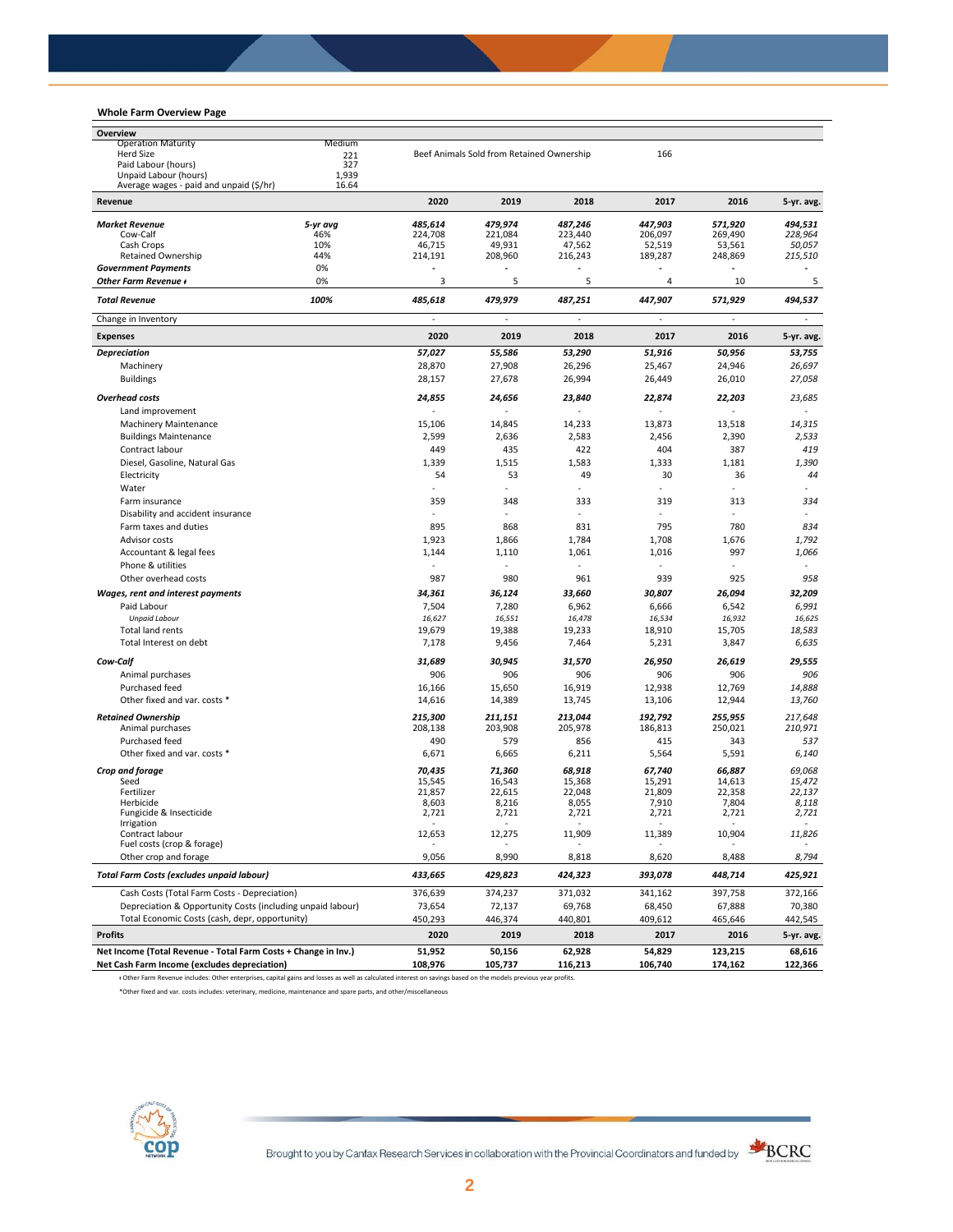| Cow-Calf Enterprise (\$/Cow Wintered)                    | 2020                     | 2019                     | 2018                     | 2017           | 2016           | 5 yr. avg.               |
|----------------------------------------------------------|--------------------------|--------------------------|--------------------------|----------------|----------------|--------------------------|
| Cows Wintered *                                          | 221                      | 221                      | 221                      | 221            | 221            | 221                      |
| Average male and female calf price (\$/head)             | 1,227                    | 1,202                    | 1,215                    | 1,101          | 1,474          | 1,244                    |
| <b>REVENUE</b>                                           |                          | L.                       | $\mathbf{r}$             |                | $\overline{a}$ |                          |
| Cow Calf                                                 | 1,017                    | 1,000                    | 1,011                    | 933            | 1,219          | 1,036                    |
| Cull animals and slaughter receipts                      | 68                       | 71                       | 72                       | 80             | 81             | 75                       |
| Breeding livestock receipts                              | $\overline{7}$           | $\overline{7}$           | $\overline{7}$           | $\overline{7}$ | $\overline{7}$ | $\overline{7}$           |
| Calf Sales and transfer to retained ownership enterprise | 942                      | 923                      | 932                      | 845            | 1,131          | 955                      |
| Government payments                                      | ä,                       | ä,                       | $\ddot{\phantom{1}}$     | $\overline{a}$ |                | $\overline{\phantom{a}}$ |
| Other returns                                            | ä,                       | $\sim$                   | $\overline{\phantom{a}}$ | $\sim$         | $\overline{a}$ | $\sim$                   |
| <b>Total Cow-Calf Revenue</b>                            | 1,017                    | 1,000                    | 1,011                    | 933            | 1,219          | 1,036                    |
| <b>VARIABLE COSTS</b>                                    | L.                       | $\overline{a}$           | ÷.                       | $\mathbb{Z}^+$ | $\sim$         |                          |
| Animal purchases                                         | 4.1                      | 4.1                      | 4.1                      | 4.1            | 4.1            | $\overline{4}$           |
| Feed (purchase feed, fertiliser, seed, pesticides)       | 164.5                    | 163.9                    | 166.7                    | 147.6          | 146.8          | 158                      |
| Machinery (maintenance, depreciation, contractor)        | 136.8                    | 132.6                    | 126.3                    | 122.3          | 120.1          | 128                      |
| Fuel, energy, lubricants, water                          | 17.0                     | 17.0                     | 15.8                     | 14.2           | 14.1           | 16                       |
| Vet & medicine                                           | 21.8                     | 21.2                     | 20.2                     | 19.4           | 19.0           | 20                       |
| Other inputs cow calf enterprise                         | 33.7                     | 33.5                     | 32.8                     | 31.7           | 31.3           | 33                       |
| Labour                                                   |                          |                          |                          |                |                |                          |
| Paid Labour                                              | 15.7                     | 15.2                     | 14.4                     | 13.9           | 13.9           | 15                       |
| Unpaid Labour                                            | 57.3                     | 55.3                     | 52.7                     | 50.6           | 50.8           | 53                       |
| <b>Total Variable Costs</b>                              | 450.8                    | 442.9                    | 433.0                    | 403.7          | 400.2          | 426                      |
| <b>CAPITAL COSTS</b>                                     | ä,                       | ä,                       | $\omega$                 | ä,             | ä,             | $\sim$                   |
| Insurance, taxes                                         | 9.3                      | 9.0                      | 8.6                      | 8.2            | 8.1            | 9                        |
| Buildings (maintenance, depreciation)                    | 43.2                     | 42.5                     | 41.4                     | 40.5           | 40.1           | 42                       |
| Land Cost                                                | ÷,                       | ä,                       | ä,                       | ÷,             |                |                          |
| <b>Rented Land</b>                                       | 75.9                     | 74.8                     | 74.1                     | 73.0           | 60.6           | 72                       |
| Own Land                                                 | 83.6                     | 80.0                     | 78.1                     | 74.2           | 66.4           | 76                       |
| Capital Costs                                            | $\overline{\phantom{a}}$ | $\overline{\phantom{a}}$ | $\overline{\phantom{a}}$ | $\sim$         | ÷,             |                          |
| Liabilities                                              | 15.0                     | 19.7                     | 15.5                     | 10.9           | 8.2            | 14                       |
| Own capital                                              | 70.7                     | 71.7                     | 70.0                     | 68.2           | 67.8           | 70                       |
| <b>Total Capital Costs</b>                               | 297.6                    | 297.7                    | 287.7                    | 275.0          | 251.2          | 282                      |
| <b>COSTS</b>                                             |                          |                          |                          |                |                |                          |
| Cash Costs                                               | 432.9                    | 432.6                    | 423.9                    | 392.0          | 373.3          | 411                      |
| <b>Depreciation Costs</b>                                | 103.9                    | 100.9                    | 96.1                     | 93.7           | 93.0           | 98                       |
| <b>Opportunity Costs</b>                                 | 211.5                    | 207.1                    | 200.8                    | 193.0          | 185.0          | 199                      |
| <b>Total Production Costs</b>                            | 748.4                    | 740.6                    | 720.8                    | 678.7          | 651.4          | 708                      |
| <b>Profits</b>                                           | 2020                     | 2019                     | 2018                     | 2017           | 2016           | 5-yr. avg.               |
| Short-term profit (cash costs)                           | 583.8                    | 567.7                    | 587.2                    | 540.6          | 846.1          | 625                      |
| Medium-term profit (cash + depreciation)                 | 479.9                    | 466.9                    | 491.1                    | 446.9          | 753.1          | 528                      |
| Long-term profit (cash + depreciation + opportunity)     | 268.4                    | 259.8                    | 290.3                    | 253.9          | 568.0          | 328                      |
| *Model Maintains a stable herd size                      |                          |                          |                          |                |                |                          |

Costs and revenue are reported for a calendar (e.g. January to December). It reflects revenue and expenses that a producer experiences over that period. Producers who want a cash flow analysis typically use a calendar or agricultural year. This method is often preferred by lenders when getting evaluated for a line of credit or a loan. The model maintains a stable herd, retention rates were adjusted to ensure that

C<mark>ash Costs</mark><br>Cash costs are the outlays over the course of the year, including machine repairs, paid labour, costs of feed production, and purchased feed. CDN COP Network bases cash costs on actual costs of production. Agr market value for some cash costs, including feed.

The cost of producing the feed on-farm and the purchased feed costs as used in that year to reflect the experience and situation of producers. Production inputs, land and any purchased feeds utilized that year are included model. Below are the included costs for feed production:

#### moder.outwhat was made used to receip would continuour.<br>**Feed:** Calculated as feed cost (purchase feed + fertilizer, seed and pesticides for own feed production) + machinery cost (machinery maintenance + depreciation + con rents paid + opportunity cost own land)

**Land:** separated into owned and rented land, includes both crop and pastureland. Land costs = Rents paid + calculated land rents for own land (opportunity cost).

By using the cost of land, the advantage that mature operations have is clearly shown as their cost structure is lower when l and has been fully paid off.

## **Allocation**

Generic allocation uses percent revenues from each commodity to cover overheads and utilizes accounting data for the overhead costs. This takes the approach that overheads and fixed costs will be covered by something grown commodities grown. It should be recognized that as commodity prices fluctuate and revenues to each enterprise fluctuate, the shifting shares will change the cost structure for each enterprise from year to year.

## **Depreciation**

Depreciation on buildings and machinery is a non-cash cost that reveals the ability of the farm to continue operating if an asset needs replacement. Differences in depreciation costs between AgriProfit\$ and the CDN COP Network primarily comes from the use of specific (AgriP rofit\$) versus generic (CDN COP Network) allocation. Where generic allocation results in machine

#### **Opportunity Costs**

Provincing COSS are the non-cash costs that reveal the opportunity of using different resources. These costs can include Unpaid labour, renting out land, the opportunity of selling or buying feed production, and return to capital.

required.<br>Land: The Opportunity costs of land are the rents for new contracts if the farm rents out owned land. It reflects the future cost of renting land. If the producers' profits of utilizing the land outweigh the prof utilizing owned land for production should be preferred and vice-versa.<br>**Labour:** The opportunity costs of labour are the calculated wage for family labour, either off-farm salary or farm manager salary. It is important to

same type of labour.

**Capita**l: The opportunity cost of capital is the interest rate for long-term government bonds multiplied by the equity without land (values of machines, buildings, livestock, circulating capital, less total loans). If the

#### **Unit Reported**

Often cow-calf COP is expressed as dollars per cow wintered (\$/cow wintered) which adjusts the calf price per head for the number of calves sold per 100 cows. When evaluating overall cost structure to identify areas for<br>im

however..export of the structure with the structure of the break-even cost. allowing them to compare with posted market prices for their calves' average weight category. This break-even price will depend on the percentage weaned that year from the cow herd. The higher percent weaned, the lower per pound the break -even price will be.



Brought to you by Canfax Research Services in collaboration with the Provincial Coordinators and funded by

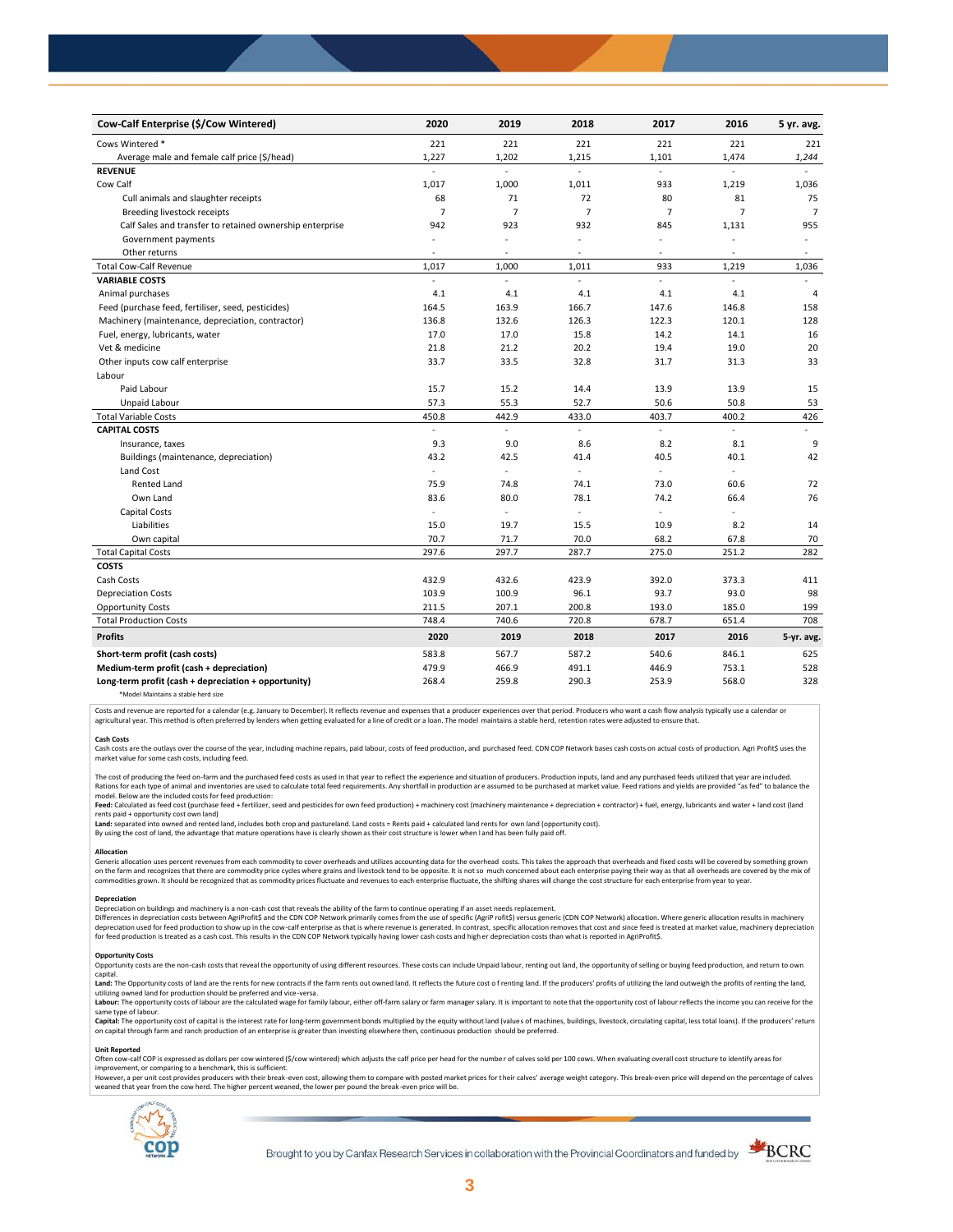| Cow-Calf Enterprise (\$/lb Weaned)                       | 2020                      | 2019                     | 2018   | 2017                     | 2016   | 5 yr. avg.               |
|----------------------------------------------------------|---------------------------|--------------------------|--------|--------------------------|--------|--------------------------|
| <b>Pounds Weaned</b>                                     | 91,718                    | 91,718                   | 91,718 | 91,718                   | 91,718 | 91,718                   |
| Average male and female weaning weight (lbs)             | 543                       | 543                      | 543    | 543                      | 543    |                          |
| Average male and female calf price at weaning (\$/lb)    | 2.26                      | 2.21                     | 2.23   | 2.03                     | 2.71   | 2.29                     |
| <b>REVENUE</b>                                           | $\overline{\phantom{a}}$  | L.                       | ä,     | L,                       | ÷.     |                          |
| Cow Calf Operation                                       | 2.45                      | 2.41                     | 2.44   | 2.25                     | 2.94   | 2.50                     |
| Cull animals and slaughter receipts                      | 0.16                      | 0.17                     | 0.17   | 0.19                     | 0.19   | 0.18                     |
| Breeding livestock receipts                              | 0.02                      | 0.02                     | 0.02   | 0.02                     | 0.02   | 0.02                     |
| Calf Sales and transfer to retained ownership enterprise | 2.27                      | 2.22                     | 2.25   | 2.04                     | 2.73   | 2.30                     |
| Government payments                                      |                           | ÷,                       | ä,     | ÷,                       |        | $\overline{\phantom{a}}$ |
| Other returns                                            | $\sim$                    | $\overline{\phantom{a}}$ | ٠      | $\overline{\phantom{a}}$ | ٠      | $\sim$                   |
| <b>Total Cow-Calf Revenue</b>                            | 2.45                      | 2.41                     | 2.44   | 2.25                     | 2.94   | 2.50                     |
| <b>VARIABLE COSTS</b>                                    | L.                        | ä,                       | L.     | L.                       | L.     | $\mathbf{r}$             |
| Animal purchases                                         | 0.01                      | 0.01                     | 0.01   | 0.01                     | 0.01   | 0.01                     |
| Feed (purchase feed, fertiliser, seed, pesticides)       | 0.40                      | 0.40                     | 0.40   | 0.36                     | 0.35   | 0.38                     |
| Machinery (maintenance, depreciation, contractor)        | 0.33                      | 0.32                     | 0.30   | 0.29                     | 0.29   | 0.31                     |
| Fuel, energy, lubricants, water                          | 0.04                      | 0.04                     | 0.04   | 0.03                     | 0.03   | 0.04                     |
| Vet & medicine                                           | 0.05                      | 0.05                     | 0.05   | 0.05                     | 0.05   | 0.05                     |
| Other inputs cow calf enterprise                         | 0.08                      | 0.08                     | 0.08   | 0.08                     | 0.08   | 0.08                     |
| Labour                                                   |                           |                          |        |                          |        |                          |
| Paid Labour                                              | 0.04                      | 0.04                     | 0.03   | 0.03                     | 0.03   | 0.04                     |
| Unpaid Labour                                            | 0.14                      | 0.13                     | 0.13   | 0.12                     | 0.12   | 0.13                     |
| <b>Total Variable Costs</b>                              | 1.1                       | 1.1                      | 1.0    | 1.0                      | 1.0    | $1.0$                    |
| <b>CAPITAL COSTS</b>                                     | $\mathbb{Z}^{\mathbb{Z}}$ | ä,                       | ä,     | ä,                       | ÷.     | ä,                       |
| Insurance, taxes                                         | 0.02                      | 0.02                     | 0.02   | 0.02                     | 0.02   | 0.02                     |
| Buildings (maintenance, depreciation)                    | 0.10                      | 0.10                     | 0.10   | 0.10                     | 0.10   | 0.10                     |
| Land Cost                                                |                           |                          |        |                          |        |                          |
| <b>Rented Land</b>                                       | 0.18                      | 0.18                     | 0.18   | 0.18                     | 0.15   | 0.17                     |
| Owned Land                                               | 0.20                      | 0.19                     | 0.19   | 0.18                     | 0.16   | 0.18                     |
| <b>Capital Costs</b>                                     |                           |                          |        |                          |        |                          |
| Liabilities                                              | 0.04                      | 0.05                     | 0.04   | 0.03                     | 0.02   | 0.03                     |
| Own capital                                              | 0.17                      | 0.17                     | 0.17   | 0.16                     | 0.16   | 0.17                     |
| <b>Total Capital Costs</b>                               | 0.7                       | 0.7                      | 0.7    | 0.7                      | 0.6    | 0.7                      |
| <b>COSTS</b>                                             |                           |                          |        |                          |        |                          |
| Cash Costs                                               | 1.04                      | 1.04                     | 1.02   | 0.94                     | 0.90   | 0.99                     |
| <b>Depreciation Costs</b>                                | 0.25                      | 0.24                     | 0.23   | 0.23                     | 0.22   | 0.23                     |
| <b>Opportunity Costs</b>                                 | 0.51                      | 0.50                     | 0.48   | 0.47                     | 0.45   | 0.48                     |
| <b>Total Production Costs</b>                            | 1.80                      | 1.78                     | 1.74   | 1.64                     | 1.57   | 1.71                     |
| <b>Profits</b>                                           | 2020                      | 2019                     | 2018   | 2017                     | 2016   | 5-yr. avg.               |
| Short-term profit (cash costs)                           | 1.41                      | 1.37                     | 1.41   | 1.30                     | 2.04   | 1.51                     |
| Medium-term profit (cash + depreciation)                 | 1.16                      | 1.13                     | 1.18   | 1.08                     | 1.81   | 1.27                     |
| Long-term profit (cash + depreciation + opportunity)     | 0.65                      | 0.63                     | 0.70   | 0.61                     | 1.37   | 0.79                     |

Costs and revenue are reported for a calendar (e.g. January to December). It reflects revenue and expenses that a producer experiences over that period. Producers who want a cash flow analysis typically use a calendar or<br>a

cash costs are the outlays over the course of the year, including machine repairs, paid labour, costs of feed production, and purchased feed. CDN COP Network bases cash costs on actual costs of production. Agri Profit\$ use market value for some cash costs, including feed.

The cost of producing the feed on-farm and the purchased feed costs as used in that year to reflect the experience and situation of producers. Production inputs, land and any purchased feeds utilized that year are included model. Below are the included costs for feed production:

Feed: Calculated as feed cost (purchase feed + fertilizer, seed and pesticides for own feed production) + machinery cost (machinery maintenance + depreciation + contractor) + fuel, energy, lubricants and water + land cost

Land: separated into owned and rented land, includes both crop and pastureland. Land costs = Rents paid + calculated land rents for own land (opportunity cost).

By using the cost of land, the advantage that mature operations have is clearly shown as their cost structure is lower when l and has been fully paid off. **Allocation**

Generic allocation uses percent revenues from each commodity to cover overheads and utilizes accounting data for the overhead costs. This takes the approach that overheads and fixed costs will be covered by something grown on the farm and recognizes that there are commodity price cycles where grains and livestock tend to be opposite. It is not so much concerned about each enterprise paying their way as that all overheads are covered by the m **Depreciation**

Depreciation on buildings and machinery is a non-cash cost that reveals the ability of the farm to continue operating if an asset needs replacement.

Differences in depreciation costs between AgriProfit\$ and the CDN COP Network primarily comes from the use of specific (AgriP rofit\$) versus generic (CDN COP Network) allocation. Where generic allocation results in machine

## **Opportunity Costs**

Opportunity costs are the non-cash costs that reveal the opportunity of using different resources. These costs can include Unpaid labour, renting out land, the opportunity of selling or buying feed production, and return t Land: The Opportunity costs of land are the rents for new contracts if the farm rents out owned land. It reflects the future cost of renting land. If the producers' profits of utilizing the land outweigh the profits of ren

utilizing owned land for production should be preferred and vice-versa.<br>**Labour:** The opportunity costs of labour are the calculated wage for family labour, either off-farm salary or farm manager salary. It is important to same type of labour.

Capital: The opportunity cost of capital is the interest rate for long-term government bonds multiplied by the equity without land (values of machines, buildings, livestock, circulating capital, less total loans). If the p on capital through farm and ranch production of an enterprise is greater than investing elsewhere then, continuous production should be preferred. **Unit Reported**

Often cow-calf COP is expressed as dollars per cow wintered (\$/cow wintered) which adjusts the calf price per head for the numbe r of calves sold per 100 cows. When evaluating overall cost structure to identify areas for

improvement, or comparing to a benchmark, this is sufficient.<br>However, a per unit cost provides producers with their break-even cost, allowing them to compare with posted market prices for their calves' average weight cate weaned that year from the cow herd. The higher percent weaned, the lower per pound the break -even price will be.



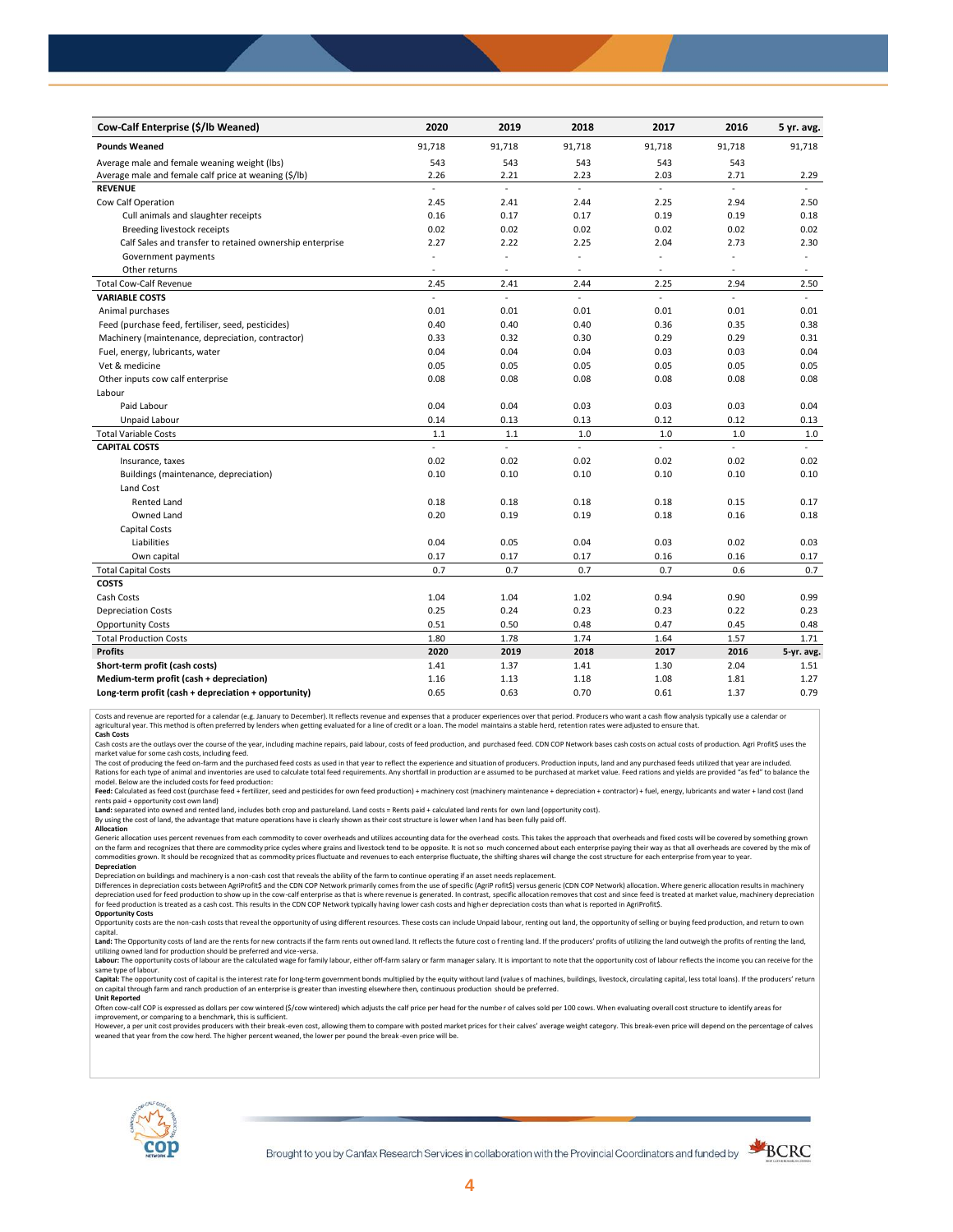| <b>RETAINED OWNERSHIP</b>                                 |         | 2020     | 2019     | 2018     | 2017     | 2016     | 5-yr. avg. |
|-----------------------------------------------------------|---------|----------|----------|----------|----------|----------|------------|
| No. of beef cattle sold per year                          |         | 166      | 166      | 166      | 166      | 166      | 166        |
| Note: breeding stock sales are in the cow-calf enterprise |         |          |          |          |          |          |            |
| Placement weight (lbs)                                    | 546     |          |          |          |          |          |            |
| Sale Weight (lbs)                                         | 600-660 |          |          |          |          |          |            |
| Days on Feed                                              | 45      |          |          |          |          |          |            |
| Average Daily Gain (Ibs/day)                              | 2.00    |          |          |          |          |          |            |
| REVENUE (\$/head Sold)                                    |         | 2020     | 2019     | 2018     | 2017     | 2016     | 5-yr. avg. |
| Market Returns from Retained Ownership                    |         | 1,290.31 | 1,258.80 | 1,302.67 | 1,140.29 | 1,499.21 | 1,298.25   |
| Other Returns (Government payments, by-products)          |         |          |          |          |          |          |            |
| <b>Total Revenue</b>                                      |         | 1,290.31 | 1,258.80 | 1,302.67 | 1,140.29 | 1,499.21 | 1,298.25   |
| Costs (\$/head Sold)                                      |         | 2020     | 2019     | 2018     | 2017     | 2016     | 5-yr. avg. |
| <b>VARIABLE COSTS</b>                                     |         |          |          |          |          |          |            |
| Animal purchases                                          |         | 1,253.84 | 1,228.36 | 1,240.83 | 1,125.38 | 1,506.15 | 1,270.91   |
| Feed (purchase feed, fertiliser, seed, pesticides)        |         | 145.40   | 148.77   | 145.43   | 141.22   | 139.46   | 144.06     |
| Machinery (maintenance, depreciation, contractor)         |         | 107.82   | 103.82   | 100.10   | 93.63    | 93.21    | 99.72      |
| Fuel, energy, lubricants, water                           |         | 21.36    | 21.63    | 20.04    | 16.35    | 16.79    | 19.23      |
| Vet & medicine                                            |         | 10.56    | 10.37    | 9.80     | 9.38     | 9.21     | 9.87       |
| Other inputs                                              |         | 22.74    | 22.64    | 22.12    | 20.59    | 20.30    | 21.67      |
| Labour                                                    |         |          |          |          |          |          |            |
| Paid Labour                                               |         | 19.94    | 19.09    | 18.61    | 16.97    | 17.15    | 18.35      |
|                                                           |         |          |          |          |          |          |            |
| Unpaid Labour                                             |         | 72.69    | 69.60    | 67.86    | 61.86    | 62.52    | 66.91      |
| <b>Total Variable Costs</b>                               |         | 1,654.35 | 1,624.28 | 1,624.79 | 1,485.38 | 1,864.79 | 1,650.72   |
| <b>CAPITAL COSTS</b>                                      |         |          |          |          |          |          |            |
| Insurance, taxes                                          |         | 1.54     | 1.48     | 1.43     | 1.33     | 1.33     | 1.42       |
| Buildings (maintenance, depreciation)                     |         | 44.27    | 43.38    | 42.69    | 40.83    | 40.64    | 42.36      |
| <b>Land Cost</b>                                          |         |          |          |          |          |          |            |
| Rented Land                                               |         | 12.88    | 12.67    | 12.61    | 12.32    | 10.24    | 12.14      |
| Owned Land                                                |         | 14.18    | 13.57    | 13.28    | 12.53    | 11.22    | 12.96      |
| <b>Capital Costs</b>                                      |         |          |          |          |          |          |            |
| Liabilities                                               |         | 19.07    | 24.80    | 19.96    | 13.32    | 10.08    | 17.45      |
| Own capital                                               |         | 89.24    | 89.80    | 89.79    | 82.98    | 82.92    | 86.95      |
| <b>Total Capital Costs</b>                                |         | 181.18   | 185.70   | 179.76   | 163.31   | 156.43   | 173.28     |
| <b>TOTAL COSTS</b>                                        |         |          |          |          |          |          |            |
| Cash Costs                                                |         | 1,557.77 | 1,538.95 | 1,538.70 | 1,401.90 | 1,775.11 | 1,562.49   |
| <b>Depreciation Costs</b>                                 |         | 101.65   | 98.06    | 94.92    | 89.41    | 89.44    | 94.70      |
| <b>Opportunity Costs</b>                                  |         | 176.11   | 172.97   | 170.93   | 157.37   | 156.66   | 166.81     |
| Total Production Costs (excludes own capital)             |         | 1,835.53 | 1,809.98 | 1,804.55 | 1,648.69 | 2,021.22 | 1,823.99   |
| <b>Profits</b>                                            |         | 2020     | 2019     | 2018     | 2017     | 2016     | 5-yr. avg. |
| Margin over operating costs                               |         | 0.54     | 0.44     | 0.91     | 0.22     | (0.10)   | 0.40       |
| Short-term profit (cash costs)                            |         | (267.46) | (280.15) | (236.03) | (261.62) | (275.90) | (264.23)   |
| Medium-term profit (cash + depreciation)                  |         | (369.11) | (378.22) | (330.95) | (351.03) | (365.34) | (358.93)   |
| Long-term profit (cash + depreciation + opportunity)      |         | (545.22) | (551.18) | (501.88) | (508.40) | (522.00) | (525.74)   |
| Net Income (\$/head sold)                                 |         | 2020     | 2019     | 2018     | 2017     | 2016     | 5-yr. avg. |
| Net Income                                                |         | (369.11) | (378.21) | (330.94) | (351.02) | (365.32) | (358.92)   |
| Net Cash Farm Income                                      |         | (267.46) | (280.15) | (236.03) | (261.62) | (275.90) | (264.23)   |
| Labour                                                    |         |          |          |          |          |          |            |
| Paid Labour<br>hours per year                             |         | 161      | 158      | 162      | 154      | 158      | 159        |
| Unpaid Labour<br>hours per year                           |         | 952      | 940      | 958      | 912      | 940      | 941        |
| Return to labour input<br>\$/hour                         |         | (68)     | (70)     | (62)     | (67)     | (67)     | (67)       |
| Average wages (paid and calculated)<br>\$/hour            |         | 14       | 13       | 13       | 12       | 12       | 13         |





NOTE: Feed costs are based on cost of production if homegrown.



Brought to you by Canfax Research Services in collaboration with the Provincial Coordinators and funded by **SKCRC** 



**avg.**